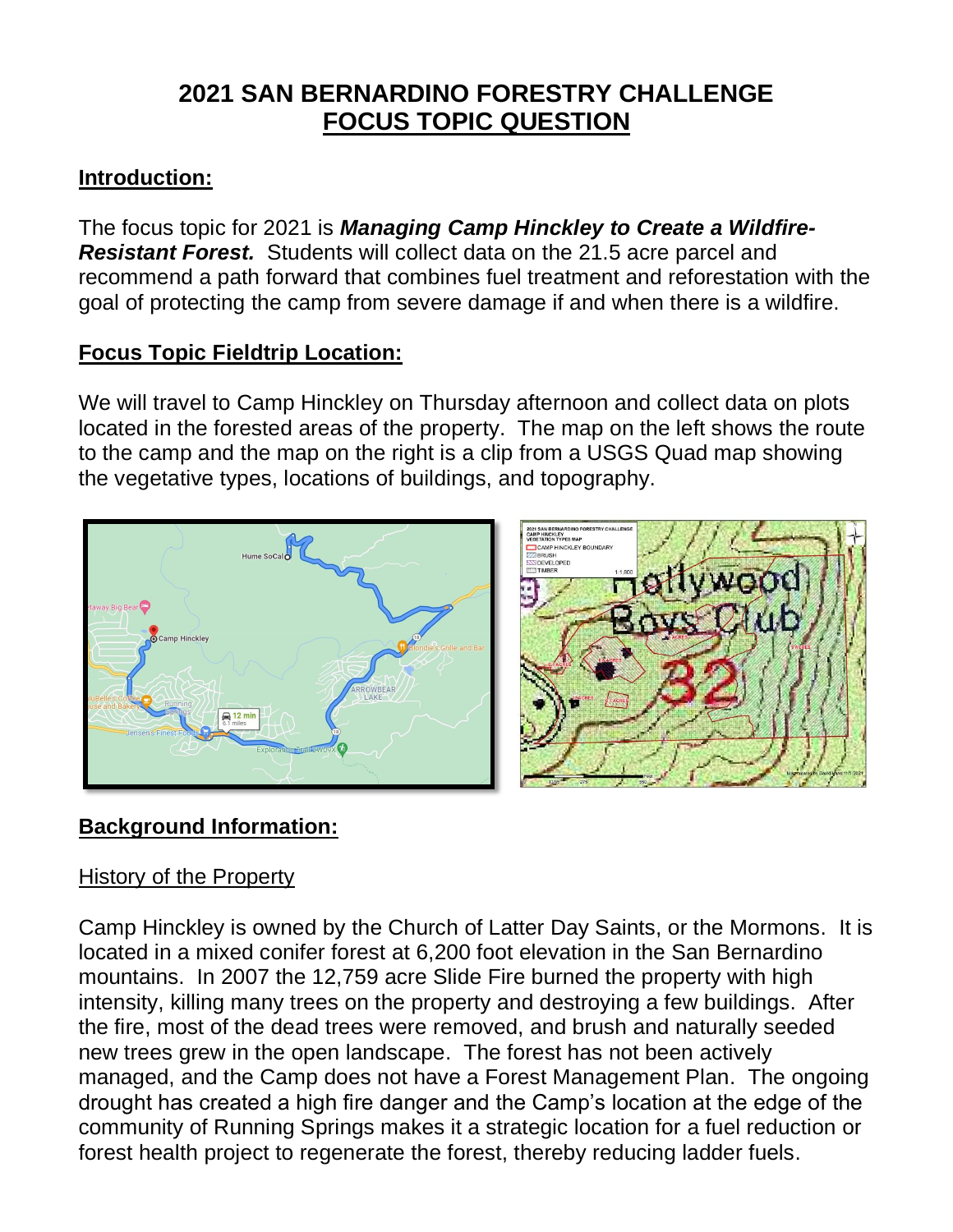## Fire Behavior



Here are diagrams of the Fire Triangle and the Fire Behavior Triangle. Notice that the one element common to both triangles and the one humans can most directly influence is Fuel.



When fuels (small trees & brush) are present and connected, such as from the ground to the tree tops or crowns, a fuel ladder exists that can carry a surface fire up into the crowns, where the fire becomes far more dangerous and difficult to control. A crown fire can sustain itself when trees are too close to each other such that their crowns (branches), once ignited, can spread fire crown to crown. Therefore, to reduce the chances of a crown fire, it is necessary to disconnect both vertical and horizontal fuels, which can be accomplished through a combination of harvesting merchantable trees and treating or removing debris.

There are three steps to take to restore Camp Hinckley's the forest to a fireresistant condition:

- 1. Identify Landowner Goals for use in a Forest Management Plan for Camp **Hinckley**
- 2. Determine the best option(s) for fuel treatment and a planting design
- 3. Develop a budget and determine the best combination of funding sources
- 1. California Cooperative Forest Management Plan

In early 2012, several government agencies worked together to create a template for the California Cooperative Forest Management Plan. A plan is required when landowners are applying for state and federal forest cost share programs and grants. The coordinated effort between the state, federal government, and nongovernmental organizations (NGOs) helps eliminate duplication and streamlines the process for developing one plan to meet multiple personal and financial goals.

Elements of the plan include the landowner information, property facts, property history, current property conditions, and landowner management objectives. The objectives fall into several categories including:

- Forest Objectives: fire protection and forest health (insects, disease, invasive plants)
- Wildlife: habitat improvement, rare and endangered species concerns
- Recreation and aesthetics
- Income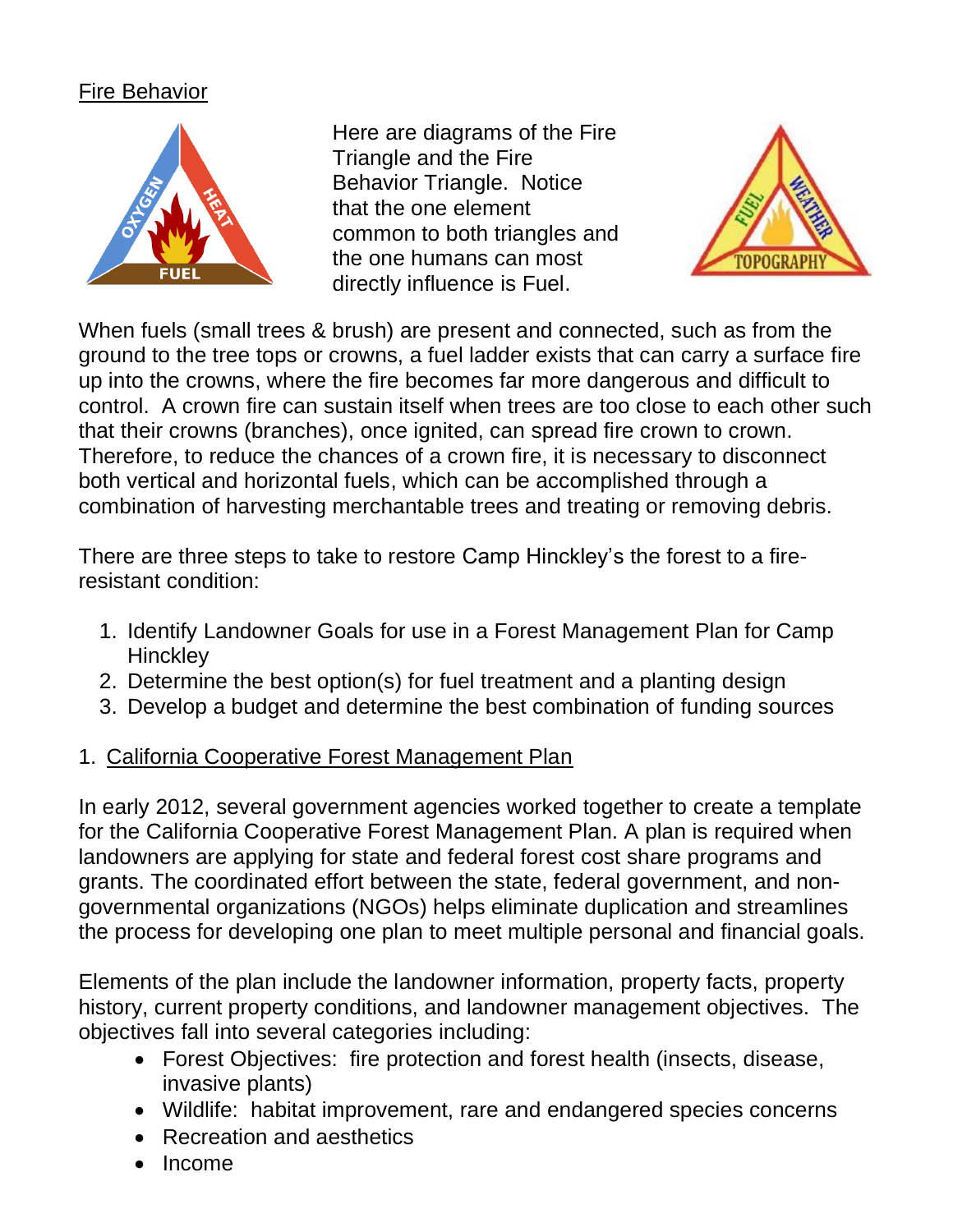#### 2. Fuel Treatment/Maintenance Options and Approximate Costs

Before planting trees, treatment options include:

- Mastication a machine with a grinding head chews up the fuel and lays it on the ground. \$2,000 per acre
- Lop and scatter crews cut fuel into small pieces and scatter it on the ground no more than 18" high so it will decompose over a few years. \$1,000 per acre
- Hand cut and chip crews cut fuel into small enough pieces to run through a chipper and scatter on the ground. \$1,500 per acre
- Hand cut, pile, and burn crews pile branches and debris into piles that are burned in the wet season. \$1,000 per acre

After the trees are established, maintenance options include:

- Apply herbicides to control shrubs certified applicators spray brush with chemicals designed to kill targeted brush species. \$200 per acre
- Utilize grazing animals on the landscape herders construct a temporary fence and bring in goats or sheep to eat vegetation. \$500 per acre
- Conduct an understory broadcast burn under appropriate conditions CAL FIRE either provides crews or supervises contracted crews. \$150 per acre

#### 3. Funding Sources

Two sources of funding for private forest landowners are cost-share programs such as CAL FIRE's California Forest Improvement Program (CFIP) and USDA Natural Resource Conservation Service's Environmental Quality Improvement Project (EQIP) and grants such as CAL FIRE's Forest Health Grants Program.

The purpose of CFIP and EQIP are to encourage investment in and improved management of forest lands and resources. Cost-share assistance is provided to private and public ownerships containing 20 to 5,000 acres of forest land. Costshared activities include preparation of a Forest Management Plan by a Registered Professional Forester (RPF), which is necessary to receive CFIP funds, as well as post-harvest treatments such as mastication, herbicides, and slash disposal. In June 2021 CAL FIRE received \$10 Million to apply to forest improvement projects on private, nonindustrial lands.

CAL FIRE's Forest Health Grant Program funds restoration and reforestation activities to ensure future existence of forests in California while also mitigating climate change, protecting communities from fire risk, strengthening rural economies and improving California's water & air. Through grants to regionallybased partners and collaboratives, CAL FIRE seeks to significantly increase fuels management, fire reintroduction, treatment of degraded areas, and conservation of forests. On August 12, 2021, \$160 million was awarded for 41 projects statewide.